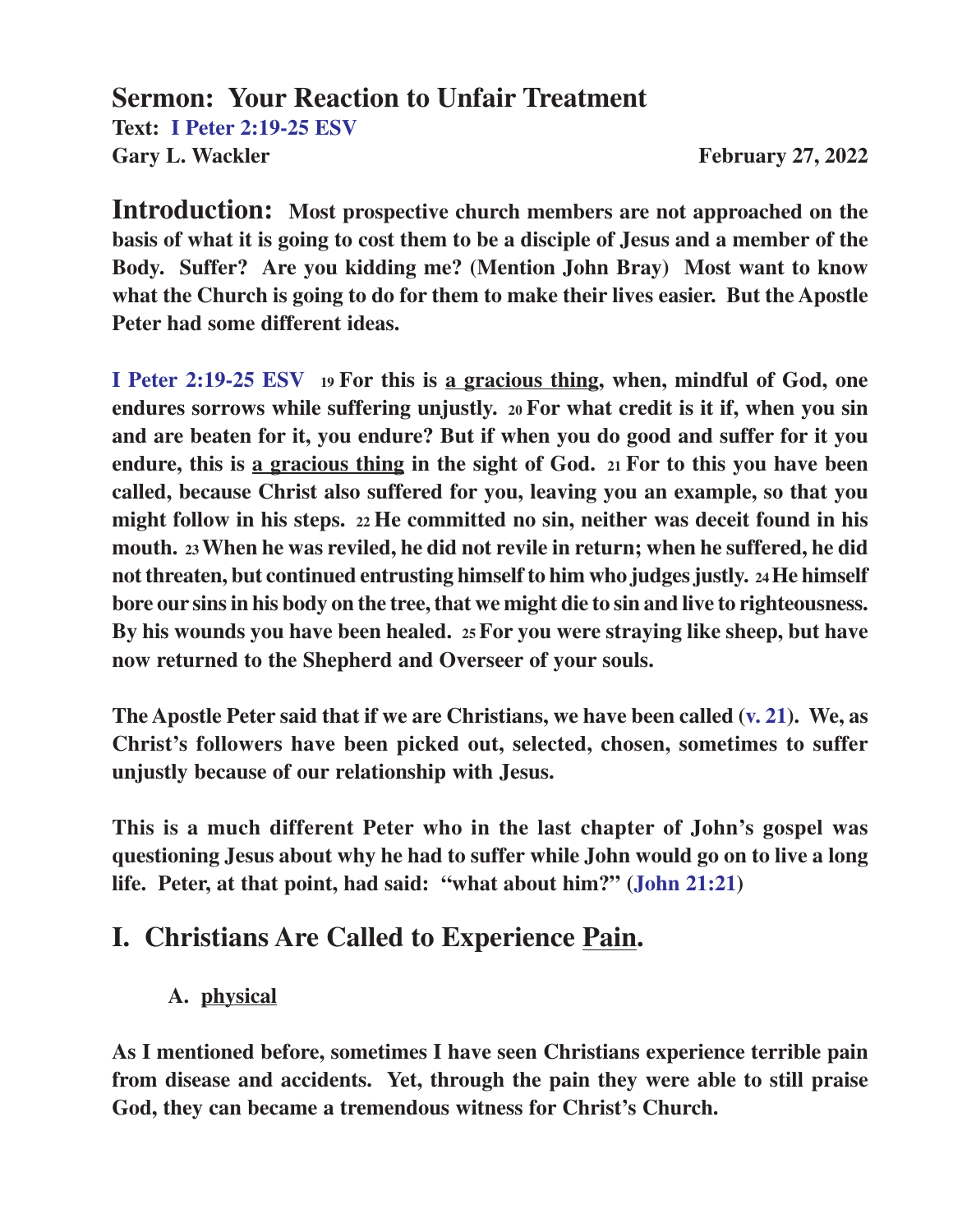**Illus. I served as a minister in Deming, New Mexico in the late 1980s. Back then a friend of mine from El Paso, Texas by the name of Mike Diskin was in a terrible accident, and this created tremendous physical pain in his life. He was hit by a drunk driver as he was responding to an emergency call as a volunteer fireman. He came out of a two-month coma following the accident to discover he was missing the lower half of his one leg.**

**A few years ago we went down to Deming, NM to celebrate First Christian Church's 100th anniversary. I saw Mike and his wife Brenda and found they were both continuing in their vocation to spread the Good News about Jesus Christ. Even today, Mike and his wife are still continuing to serve and praise God 30+ years after the accident. What a great witness!**

**We are called to take care of physical needs. One of the reasons the Christian community exists is to especially be kind to orphans and widows. This is because many times they represent those in our society who may be the most fragile and atrisk.**

**James 1:27 ESV 27 Religion that is pure and undefiled before God the Father is this: to visit orphans and widows in their affliction, and to keep oneself unstained from the world.**

**God is not calling all Christians to imitate or duplicate Christ's physical life of suffering - nor the Apostle's martyrdom. Otherwise we could all be like the misled, but well-intentioned religious fanatics in the Philippines who have themselves physically crucified every Good Friday. Most of us want to live past our early thirties, and most of us would prefer not to be beheaded or run through with a sword for the Faith.**

**Here though, the word in the text (v. 19) deals mostly with pain that is:**

**B. emotional/psychological**

**Typically, most of the pain we feel as Christians is emotional and psychological. At times we feel unloved, alienated, abused, unforgiven, incompetent ("I can't do anything right"), forsaken. You remember what Jesus said on the cross: "My God, My God, Why have you forsaken me?" Do you ever feel all alone and like nobody cares? Jesus did! That is the kind of thought and emotion the devil tries to plant in our minds. Satan does an especially good job when he mixes that with our pride.**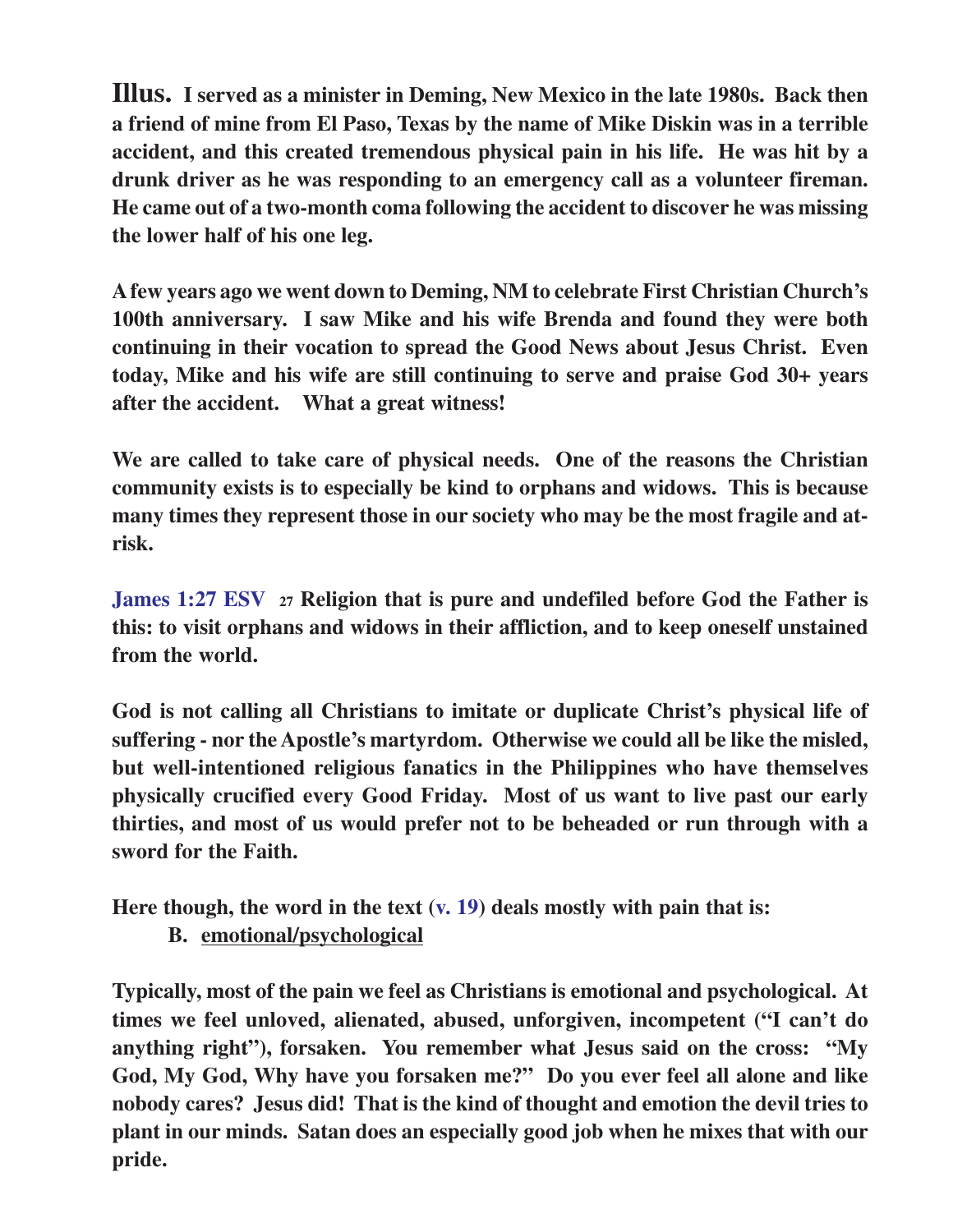**The following quotation is from a Christian man who has been an invalid all his life, one of those lonely obscure people who live in constant pain, who does not know what it means to be able to use his physical body in any way without pain and suffering:**

**"Loneliness is not a thing of itself, not an evil sent to rob us of the joys of life. Loneliness, loss, pain, sorrow, these are disciplines, God's gifts to drive us to his very heart, to increase our capacity for him, to sharpen our sensitivities and understanding, to temper our spiritual lives so that they may become channels of his mercy to others and so bear fruit for his kingdom. But these disciplines must be seized upon and used...They must not be seen as excuses for living in the shadow of half-lives, but as messengers, however painful, to bring our souls into vital contact with the living God, that our lives may be filled to overflowing with himself in ways that may, perhaps, be impossible to those who know less of life's darkness." (Paul's thorn in the flesh was to keep him humble and was given to him for God's glory.)**

# **II. Christians Are Called to Endure.**

#### **A. unjust suffering**

**The NIV text says it is** *commendable***, (charis-grace)** *if* **a man bears up under the pain of** *unjust* **suffering (v. 19). Yet, some outcomes we bring on ourselves and quite frankly deserve. We live in a natural world that has laws (civil and natural) which when they are broken have certain consequences. If you take another person's life through an act of murder, there is a consequence for that illegal act. If you poke a mother grizzly bear trying to protect her cubs, you might as well call the coroner ahead of time for that stupid decision.**

**When we suffer because of sin in our lives that could never be redemptive. And no one admires that! What makes Jesus' life so attractive to those who are searching for God, is that Jesus lived a sinless life and yet was made to suffer, and was willing to suffer, in our places. The people who loved Him then, now, and in the future, are the same people who made it necessary for Him to be crucified - you and I.**

**Suffering as a result of personal sin has never turned anyone around and changed them for the good. But suffering as a result of others' sin not only requires grace, but it also provides an avenue for directing people who, like sheep, have gone astray. This provides a Savior who can secure our salvation.**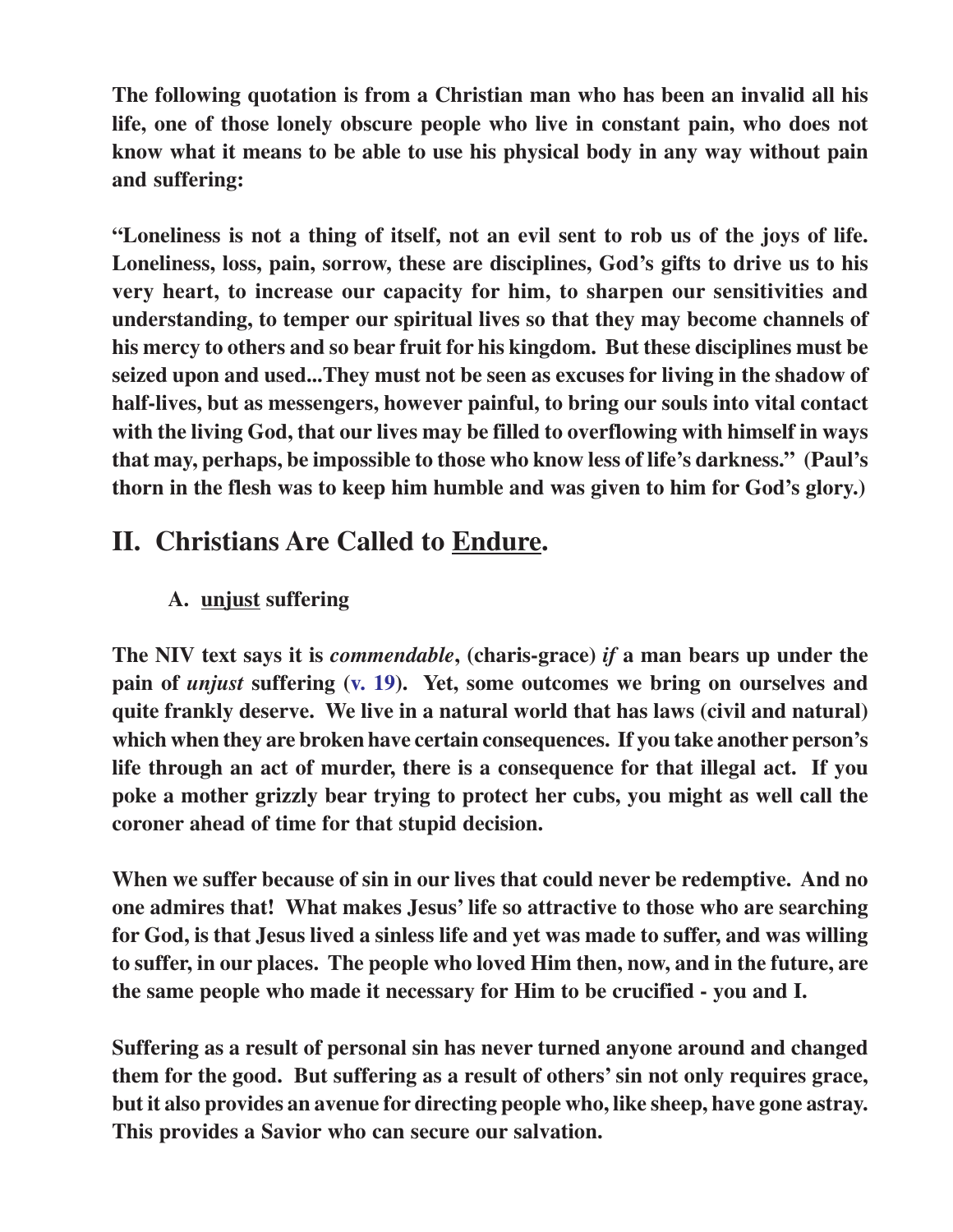**The fact that Christians are to suffer injustice is not unique to them. Pagans/ unbelievers in our culture also suffer unjust treatment and unfair behavior. The difference should be in how we react.**

**Christians are called to endure...**

**B. being constantly aware of God**

**Everything we do or say should be done with a conscious awareness of God and His character ("in the sight of God"). One commentator says this could be translated "for God's sake" (Selwyn).**

**We need to ask some questions regarding suffering:**

- **1. How will my (re)action affect the Body of Christ?**
- **2. Will it enhance her beauty for the Bridegroom (Jesus)?**
- **3. Will the Church be more appealing to an already skeptical world?**
- **4. How will what I do affect my relationship with God and His Church?**
- **C. not to retaliate**

**There certainly, in Christ's life, was a difference between what is called passive and active obedience. Peter was very aware of Isaiah 53 and the** *Suffering Servant* **theme that was fulfilled by and in Christ - when he wrote his letter to the Church. God's people were exiles and had been scattered and dispersed everywhere away from their homes. They understood the pain of suffering for God!**

**Isaiah 53:1-12 ESV 1 Who has believed what he has heard from us? And to whom has the arm of the Lord been revealed? 2 For he grew up before him like a young plant, and like a root out of dry ground; he had no form or majesty that we should look at him, and no beauty that we should desire him. 3 He was despised and rejected by men, a man of sorrows and acquainted with grief; and as one from whom men hide their faces he was despised, and we esteemed him not. 4 Surely he has borne our griefs and carried our sorrows; yet we esteemed him stricken, smitten by God, and afflicted. 5 But he was pierced for our transgressions; he was crushed for our iniquities; upon him was the chastisement that brought us peace, and with his wounds we are healed. 6 All we like sheep have gone astray; we have turned every one—to his own way; and the Lord has laid on him the iniquity of us all.**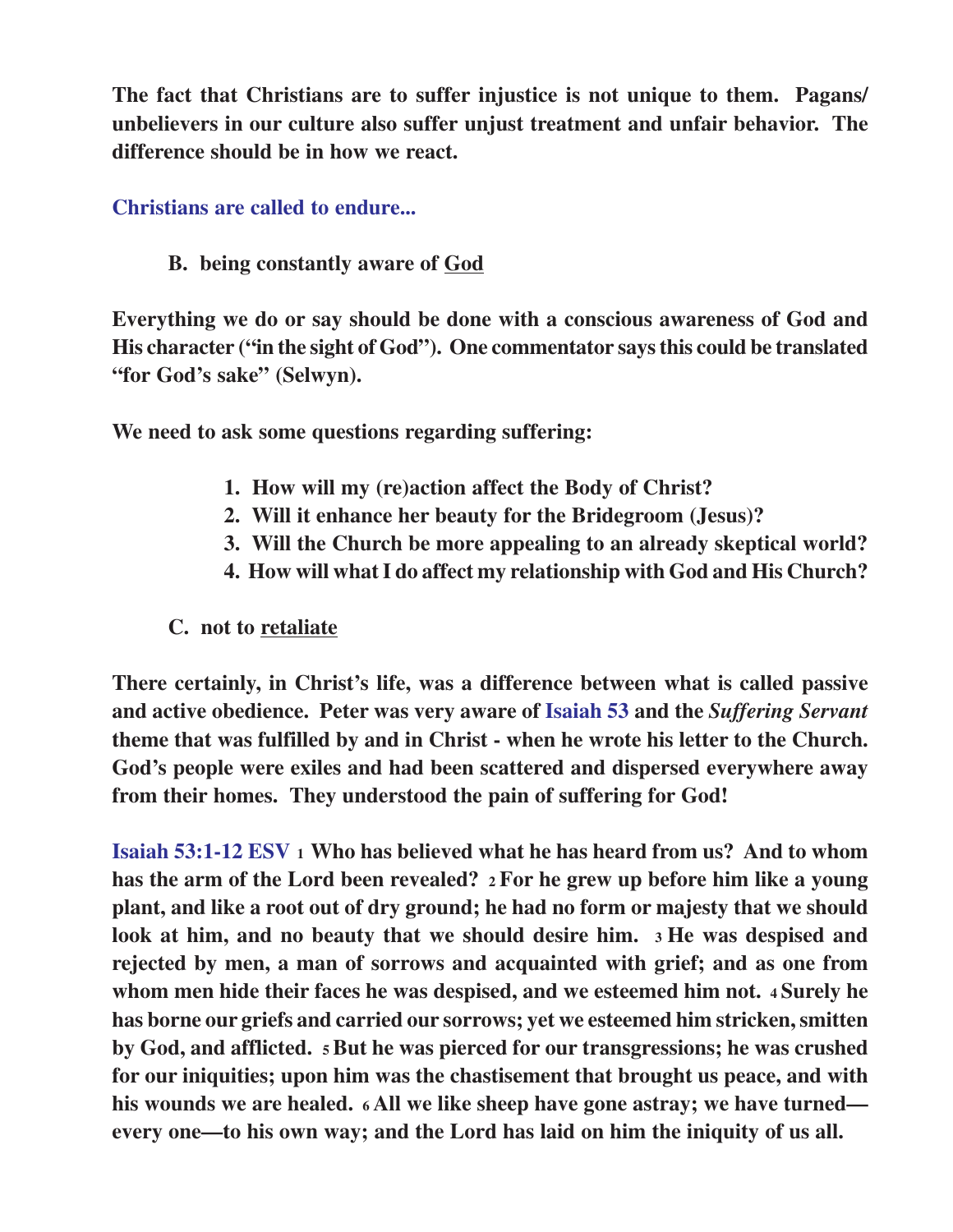**<sup>7</sup>He was oppressed, and he was afflicted, yet he opened not his mouth; like a lamb that is led to the slaughter, and like a sheep that before its shearers is silent, so he opened not his mouth. 8 By oppression and judgment he was taken away; and as for his generation, who considered that he was cut off out of the land of the living, stricken for the transgression of my people? 9 And they made his grave with the wicked and with a rich man in his death, although he had done no violence, and there was no deceit in his mouth. 10 Yet it was the will of the Lord to crush him; he has put him to grief; when his soul makes an offering for guilt, he shall see his offspring; he shall prolong his days; the will of the Lord shall prosper in his hand. <sup>11</sup>Out of the anguish of his soul he shall see and be satisfied; by his knowledge shall the righteous one, my servant, make many to be accounted righteous, and he shall bear their iniquities. 12 Therefore I will divide him a portion with the many, and he shall divide the spoil with the strong, because he poured out his soul to death and was numbered with the transgressors; yet he bore the sin of many, and makes intercession for the transgressors.**

# **III. Christians Are Called to Follow in Jesus' Steps (vv. 21-23).**

**Jesus sets the example/model/standard, and we as Christians are to follow in his steps. Jesus certainly did not deserve the poor treatment, but sometimes He struck a nerve. When you stand up and speak for the Truth, you will be opposed by those who stand for unrighteousness.**

**The idea of following Christ's example is captured by the word that was used in the text as a model of handwriting to be copied by the school child. It later referred to conduct that should be imitated. Imitation does not mean a perfect copy, so no one should be too hard on themselves when they fail to measure up to the "perfect" standard. God looks at the heart, not so much always at performance. It is whether we are trying to follow Him that matters most. It's more about our direction.**

**A. in the area of His sinless example**

**Jesus' example was:**

- **1. no sin**
- **2. no deceit, guile (lit. "catch with bait") Jesus used love...**
- **3. He did not retaliate**
- **4. He let God judge Him and His persecutors**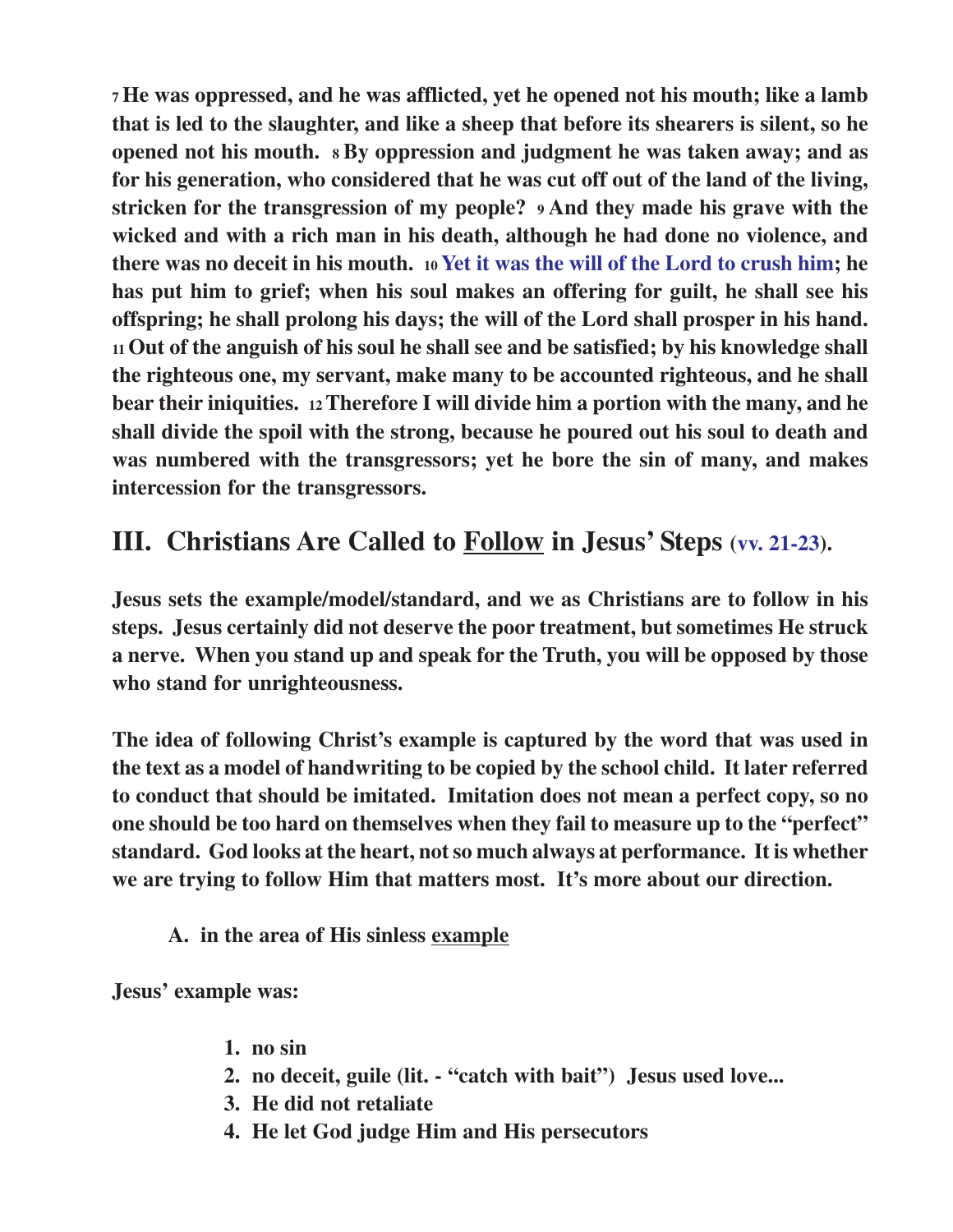**Jesus could have used His position to coerce or force compliance with His plan, but that would have violated our free will.**

**Christians are called to follow in Jesus' steps...**

**B. in the area of speech**

**James in his epistle also shares with us: James 1:26 ESV 26 If anyone thinks he is religious and does not bridle his tongue but deceives his heart, this person's religion is worthless.**

**"Blessed are they who have nothing to say and cannot be persuaded to say it." -James Russell Lowell**

**In the area of gossiping, someone has said: Christians don't gossip. They just share prayer requests! The difference between news and gossip lies in whether you raise your voice or lower it. Gossip, and spreading incorrect information, can be very expensive. Can you imagine how God must feel when He hears words that were designed to bring life used against His own creation to produce death and despair.**

**Illus. Who remembers Madalyn Murray O'Hare, the well-known atheist of times past? Do you remember all the rumors about her working with the Federal Communications Commision (FCC) and removing all Christian speech from different media.**

**Have you ever told someone something in confidence that you wanted them to tell (leak)?**

**Illus. Some time ago, Dr. Albert H. Cantril, a professor at Princeton University, conducted a series of experiments to demonstrate how quickly rumors spread. He called six students to his office and in strict confidence informed them that the Duke and Duchess of Windsor (Wallis, Duchess of Windsor (born Bessie Wallis Warfield; June 19, 1896 – April 24, 1986), known as Wallis Simpson, was an American socialite and wife of the Duke of Windsor, the former King-Emperor Edward VIII. Their intention to marry and her status as a divorcée caused a constitutional crisis that led to Edward's abdication.) were planning to attend a certain university dance. Within a week, this completely fictitious story had reached nearly every student on campus. Town officials phoned the university, demanding to know why they had not been informed. Press agencies were frantically telephoning for details. Dr. Cantril observed, "That was a pleasant rumor - a slanderous one travels even faster."**